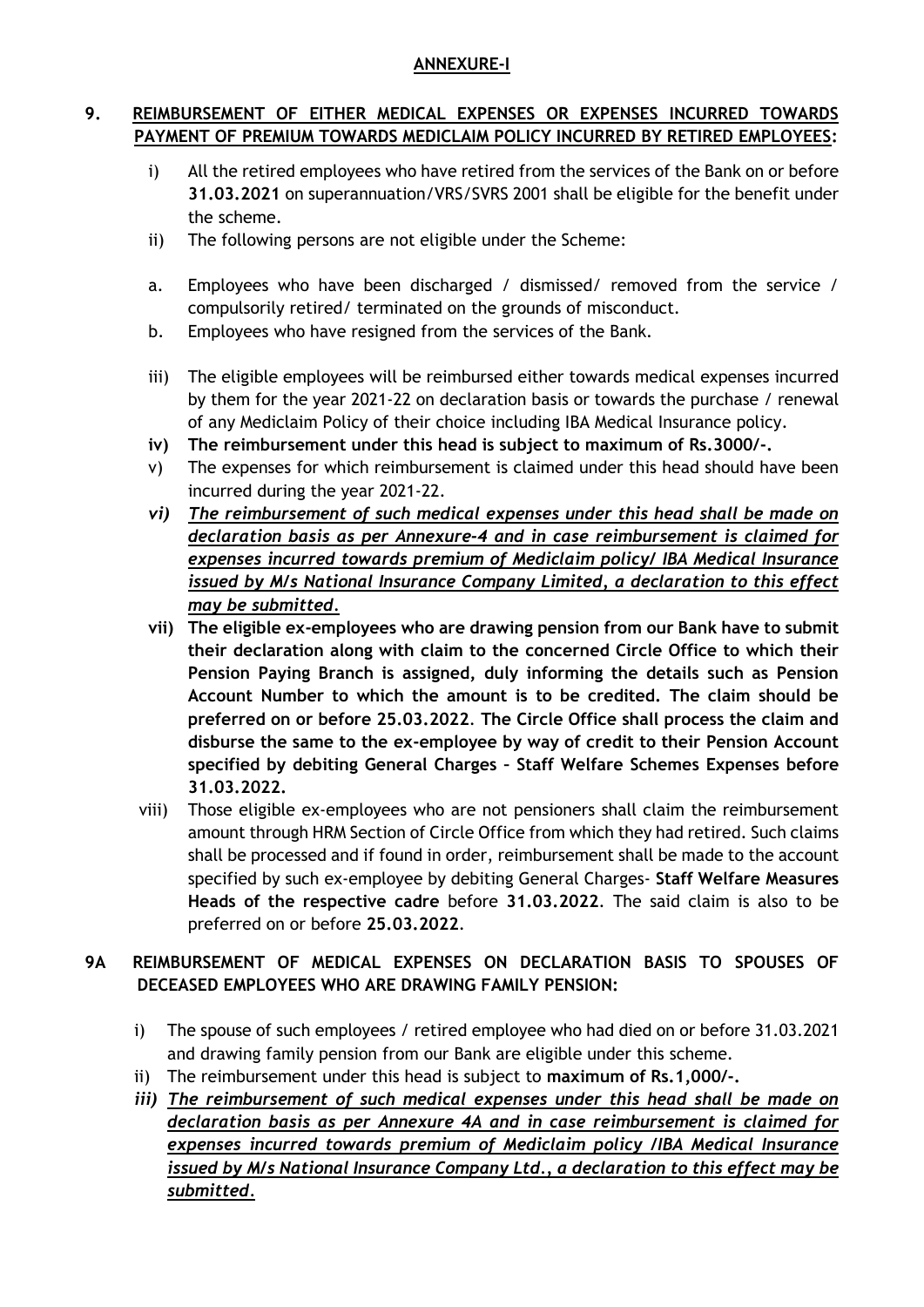- iv) The expenses for which reimbursement is claimed under this head should have been incurred for the year 2021-22.
- v) The eligible spouses of deceased employees have to submit their declaration/ claim to the concerned Circle Office to which their Pension Paying Branch is assigned, duly informing the details such as Pension Account Number to which the amount is to be credited. The claim should be preferred on or before **25.03.2022**. The Circle Office shall process the claim and disburse the same to the spouse of ex-employee who is drawing family pension by way of credit to their Pension Account specified by debit General Charges – Staff Welfare Schemes Expenses before **31.03.2022**.
- vi) The above scheme is not available to such of those spouses who are drawing family pension being a widow or widower of a deceased employee/ deceased retired employee of our Bank but are claiming benefit under any of the scheme mentioned in Sl.No.3 of this memo.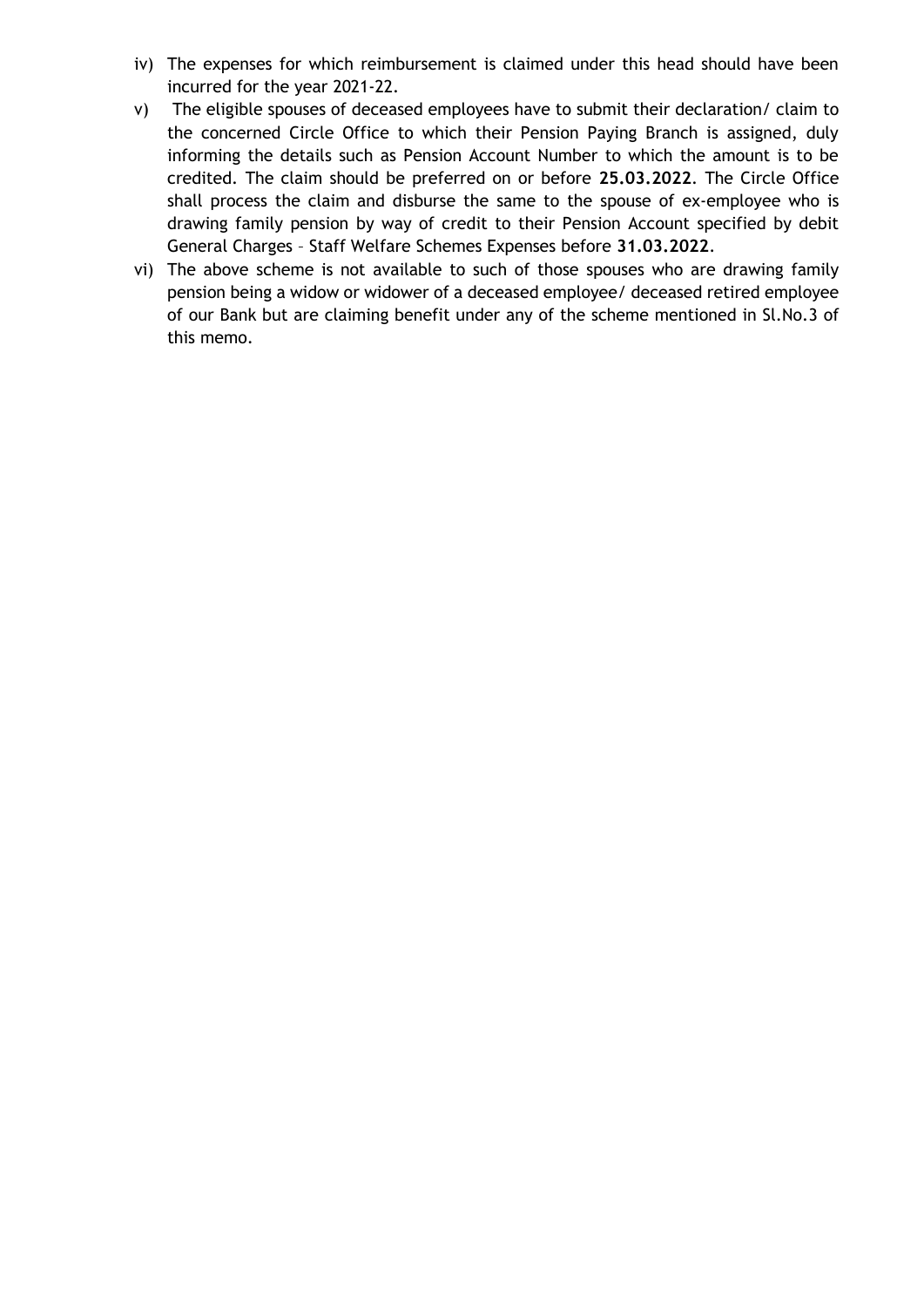#### **ANNEXURE - 4**

#### **CANARA BANK HEAD OFFICE: BENGALURU**

## **APPLICATION FORM FOR CLAIMING MEDICAL EXPENSES BY RETIRED EMPLOYEES.**

| FROM: (Present Address)                     | TO:                                                                                                                                                                                     |
|---------------------------------------------|-----------------------------------------------------------------------------------------------------------------------------------------------------------------------------------------|
| Name & Staff No                             | The Senior Manager/Manager                                                                                                                                                              |
|                                             | Canara Bank<br><b>HRM Section</b>                                                                                                                                                       |
|                                             |                                                                                                                                                                                         |
|                                             |                                                                                                                                                                                         |
| Sir,                                        |                                                                                                                                                                                         |
| Policy on or after 01.04.2021.              | cost of medical checkup, medicines/ Premium towards Mediclaim Policy/ IBA Medical Insurance<br>. I confirm that I am drawing pension from  Branch which falls under your Circle Office. |
| Date of joining the Bank                    | $\vdots$                                                                                                                                                                                |
| Mode of exit                                | $\vdots$                                                                                                                                                                                |
| Date of Cessation                           | $\vdots$                                                                                                                                                                                |
| Date of birth & age as on 01.04.2021        | $\vdots$                                                                                                                                                                                |
| Name of the Branch/Office where last worked | $\vdots$                                                                                                                                                                                |

I request you to sanction me a sum of Rs.3000/- and credit the same to the below mentioned account in terms of Memo No.67/2021 dated 09.11.2021**.**

ACCOUNT : SB/OD No. .......... IFSC Code : ------------------------ BRANCH : ................... DP CODE NO. : .................

I am Pensioner/Non-pensioner (Tick whichever is applicable).

(If Pensioner, also inform the Pension Account Number and the name of the Branch through which the pension is drawn).

Yours faithfully,

DATE : **SIGNATURE**